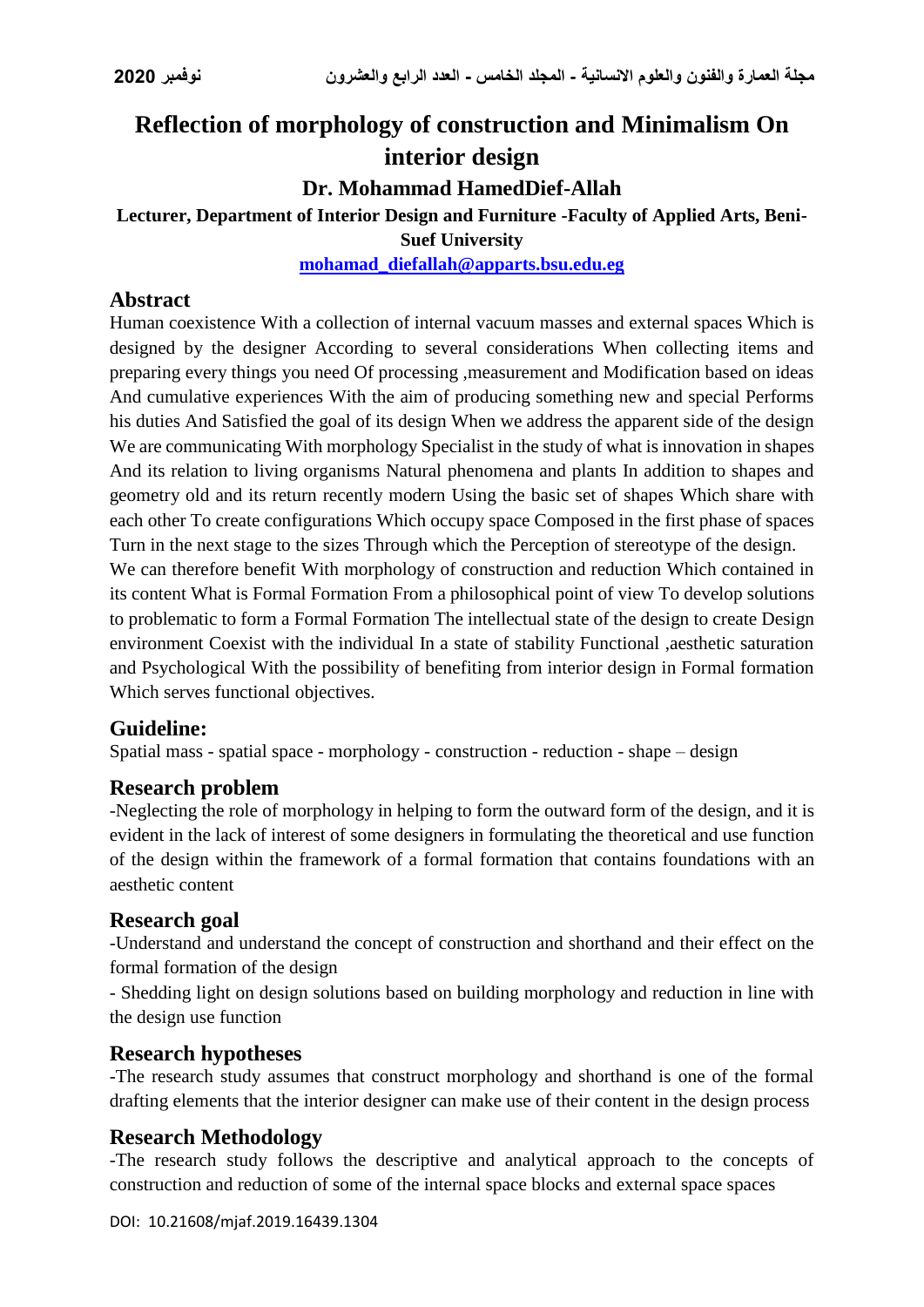#### **مجلة العمارة والفنون والعلوم االنسانية - المجلد الخامس - العدد الرابع والعشرون نوفمبر 2020**

#### **Research Results**

--There is a similarity between the concept of building and constructive architecture in word and style, for each of them is an executive starting from a void and passing through cumulative stages to reach the final form of the design environment

--There is an analogy between the concept of reductionism and the reductionist orientation in design and architecture verbally but in execution. The reductionist approach depends on the constructive accumulations that were adopted in the early stages of their design on simplification, summarization and reduction in their essence

- Constructivist architecture and the reductionist orientation differed verbally and agreed in realistic terms in terms of cohesion with social and economic reality and the emphasis on simplicity and distance from the cost and dependence on function as a primary goal and the new materials at the time

-Building and reduction is one of the sources of morphological science, which depends on engineering elements

-The designer can use the construct and shorthand method during the design phase to form the formal aspect of an idea

-From the researcher's point of view, there are some points that must be taken into consideration when choosing either direction, whether at the design stage or the implementation stage, and they can be clarified as follows with the possibility of adding other criteria

--The criterion of the suitability of either or both of them - constructive or shorthand - to formulate the design idea

--The time factor criterion in the speed of innovation and analysis of the idea or real implementation in the form of a design environment

--The criterion of the cost factor, in which the material and human framework can be placed...... --The criterion for combining the formal formulation stage of the design and the implementation stage to embody the design environment on the ground -It is done first during the design by adding the total mass in the space, then the process of reduction of it formally takes place and converges with the implementation stage where the building-addition process takes place Stage by stage, which contains within its details the shorthand elements that took place during the formal formation process in order to get the reality of the formal formulation of the design

-The formal configuration of a design can be obtained by several methods of construct morphology and reduction

#### **Recommendations**

#### **The study recommends what**

-The importance of adopting the morphology of construction and shorthand in the formal formation stages of the design and its implementation with function as one of the solutions aiming for simplicity, breadth and psychological comfort for people living with design

-The necessity to search for what constitutes the shape and is related to the design function, because the formal body of the design needs to delve into the morphology studies based on organic formations, inspiration and modification

--The necessity of placing the economic and temporal factor within the elements of choosing the optimal morphological method for creating the design